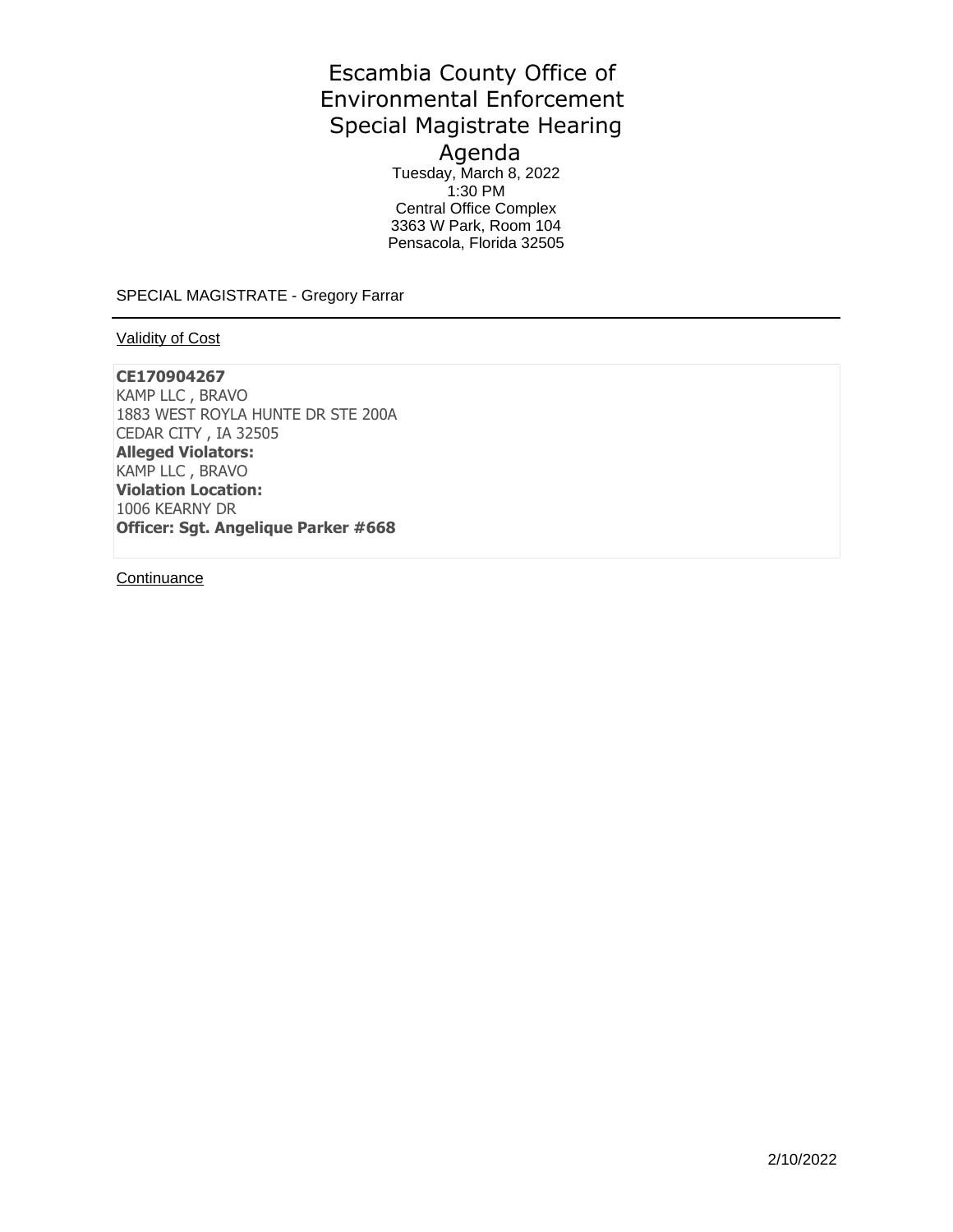## **CE170900423**

AREA, HOUSING COMMISSION PO BOX 18370 PENSACOLA, FL 32523

**Alleged Violator:**  AREA, HOUSING COMMISSION **Violation Location:**  WESTOVER ST **Officer: Ann Spurlock #684** 

#### **CE21052957U**

CUBICLE ORBIT INC 2801 BAYVIEW WAY PENSACOLA, FL 32503 **Alleged Violator:**  CUBICLE ORBIT INC **Violation Location:**  111 CAMDEN RD **Officer: Sgt. Greg Dickey #675** 

## **CE21063249N**

MARTIN, ARTHUR E. 5552 CHARBAR DR PENSACOLA, FL 32526 **Alleged Violator:**  MARTIN, ARTHUR E. **Violation Location:**  1501 S FAIRFIELD DR A&B **Officer: Jessica Hughes #674** 

## Special Magistrate Hearings

#### **CE2002649N**

NOLAN, THOMAS E JR 555 MARILYN AVE PENSACOLA, FL 32507 NOLAN , THOMAS E 555 MARILYN DR PENSACOLA , FL 32507 **Alleged Violators:**  NOLAN, THOMAS E JR NOLAN , THOMAS E **Violation Location:**  555 MARILYN AVE **Officer: Sean Hughes #676** 

#### **CE20073407U**

ROGGEVEEN, PHILIP 716 LAKEWOOD RD PENSACOLA, FL 32507 **Alleged Violator:**  ROGGEVEEN, PHILIP **Violation Location:**  716 LAKEWOOD RD **Officer: Sean Hughes #676**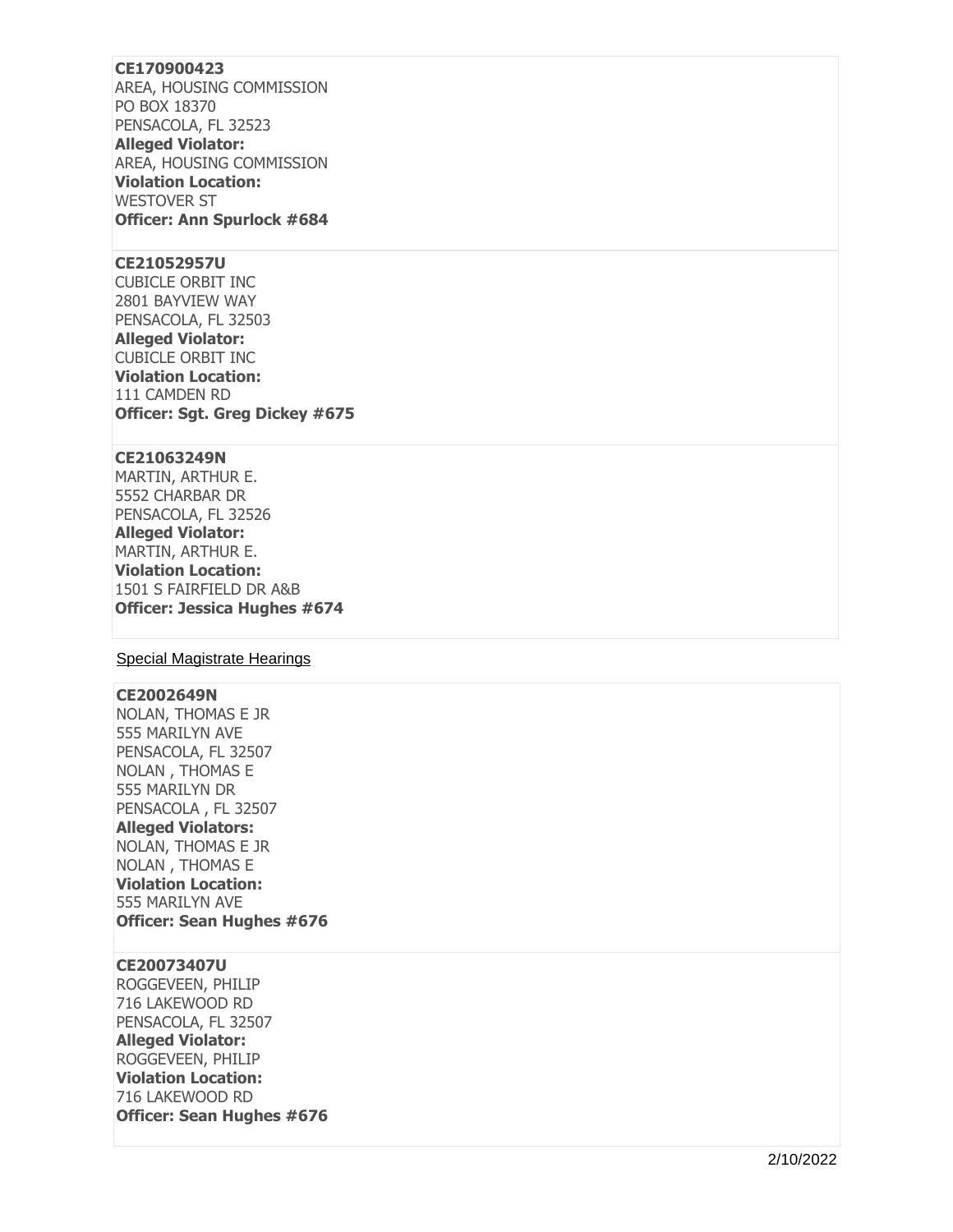## **CE21031157U**

WELCH, GARY C & GERALDINE T 214 BARKER ST PENSACOLA, FL 32514 **Alleged Violator:**  WELCH, GARY C & GERALDINE T **Violation Location:**  214 BARKER ST **Officer: Sgt. Greg Dickey #675** 

#### **CE21042047N**

MCCULLERS, JASON E AND CARLEE S 6890 W FAIRFIELD DR PENSACOLA, FL 32506 **Alleged Violator:**  MCCULLERS, JASON E AND CARLEE S **Violation Location:**  1715 BAINBRIDGE AVE A **Officer: Sean Hughes #676** 

#### **CE21042228N**

INC, CS DELI - CHARLES 1025 CREIGHTON RD PENSACOLA, FL 32504 **Alleged Violator:**  INC, CS DELI - CHARLES **Violation Location:**  7601 HIGHWAY 98 WEST **Officer: Jessica Hughes #674** 

## **CE21052428N**

JOHNSON, REBECCA A 6507 E SHORE DR PENSACOLA, FL 32505 **Alleged Violator:**  JOHNSON, REBECCA A **Violation Location:**  6507 EAST SHORE DR **Officer: Dexter Beasley #672** 

#### **CE21052939U**

ANDREWS, RHADONNA KAY 1560 BET RAINES RD MOLINO, FL 32577 **Alleged Violator:**  ANDREWS, RHADONNA KAY **Violation Location:**  1516 BET RAINES RD **Officer: Chris Moody #669**